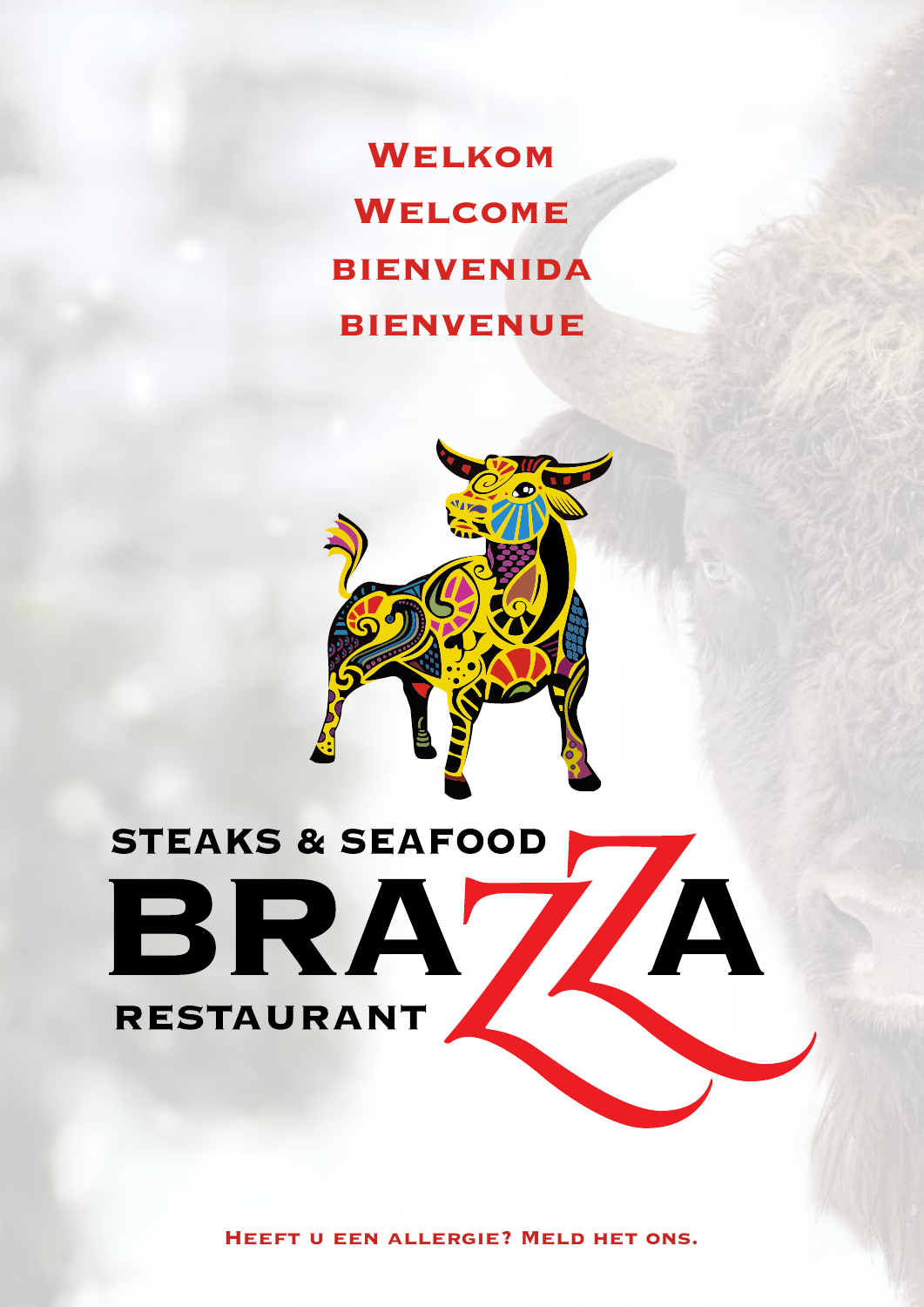

**Grotestraat Centrum 18 6301 CX Valkenburg**

# **RESERVEER VIA:**

**043 601 2300**

**info@brazzavalkenburg.nl**

**www.brazzavalkenburg.nl**

# **LIKE ONS OP:**

**facebook.com/brazzavalkenburg instagram/brazza.valkenburg**

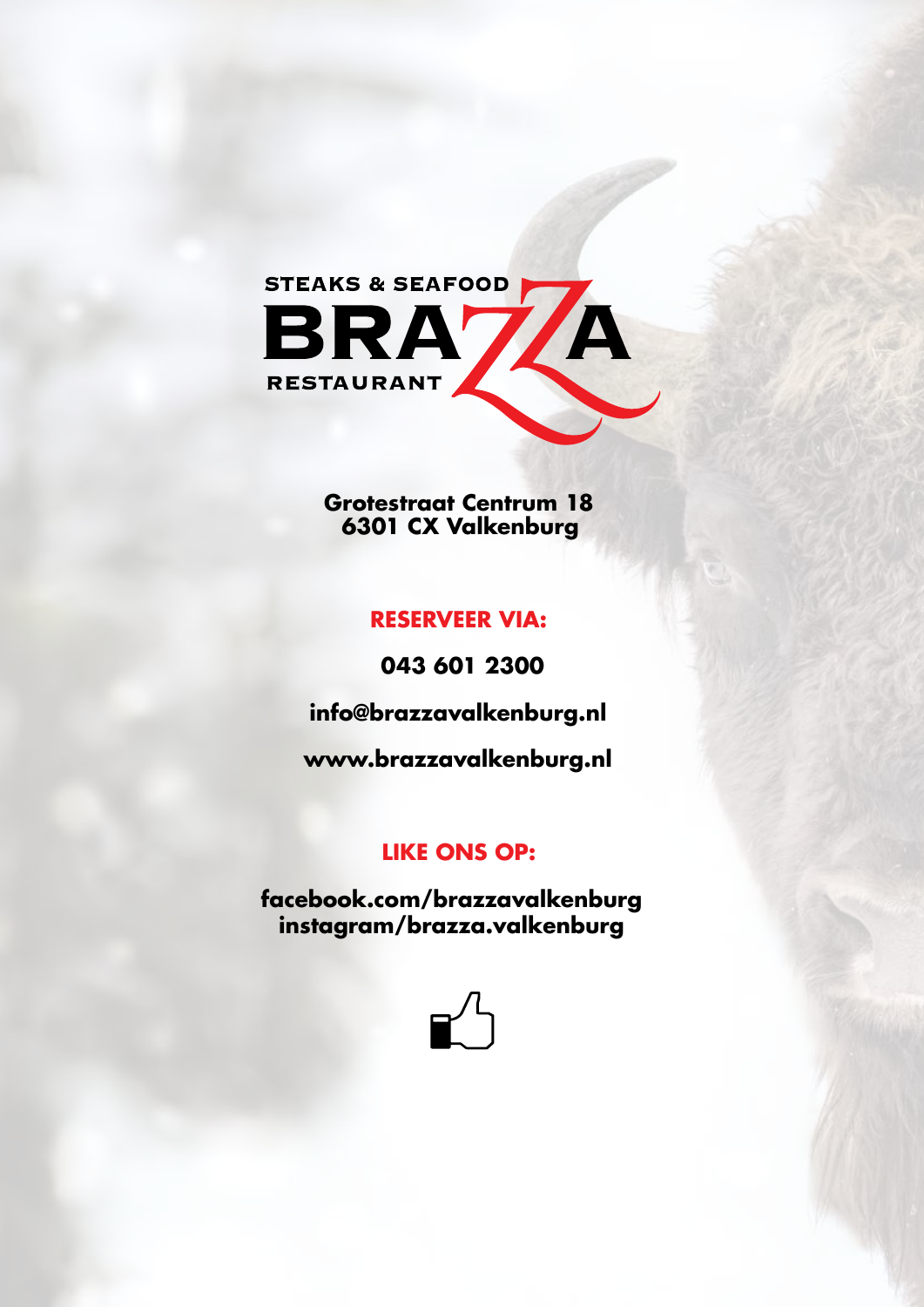

| Tortillachips met guacamole<br>Tortilla chips with guacamole                                                                                           | 4,95 |
|--------------------------------------------------------------------------------------------------------------------------------------------------------|------|
| Tortillachips met tomatensalsa<br>Tortilla chips with tomato salsa                                                                                     | 4,95 |
| Huisgemarineerde Olijven<br>House marinated olives                                                                                                     | 3,50 |
| <b>Brood</b> met Kruidenboter<br>Bread & garlic butter                                                                                                 | 5,75 |
| <b>Brood</b> met huisgemaakte olijventapenade<br>Bread & olive tapenade                                                                                | 5,75 |
| Knoflookbrood<br>Garlic bread                                                                                                                          | 6,50 |
| Pittige Gehaktballetjes met tomatensalsa<br>Spicy meatballs & tomato salsa                                                                             | 10   |
| Gegratineerde Tortillachips met guacamole & crème fraîche<br>Grilled tortilla chips with guacamole & crème fraîche                                     | 8,25 |
| Pikante Gegratineerde Tortillachips met guacamole, crème fraîche & jalapeños<br>Spicy grilled tortilla chips with guacamole, crème fraîche & jalapeños | 9,95 |
| <b>Chickenwings</b> met chilisaus<br>Chickenwings with chili sauce                                                                                     | 8,50 |



**26,50**

# **BraZZa Tapas (+/- 2 personen)**

*Knoflookbrood, calamares, olijven, chickenwings, kruidenboter, tapenade, tortillachips, brood, spicy wedges, scampi en gehaktballetjes*

*Garlic bread, fried calamari, olives, chickenwings, garlic butter, tapenade, tortilla chips, bread, spicy wedges, prawns & meatballs*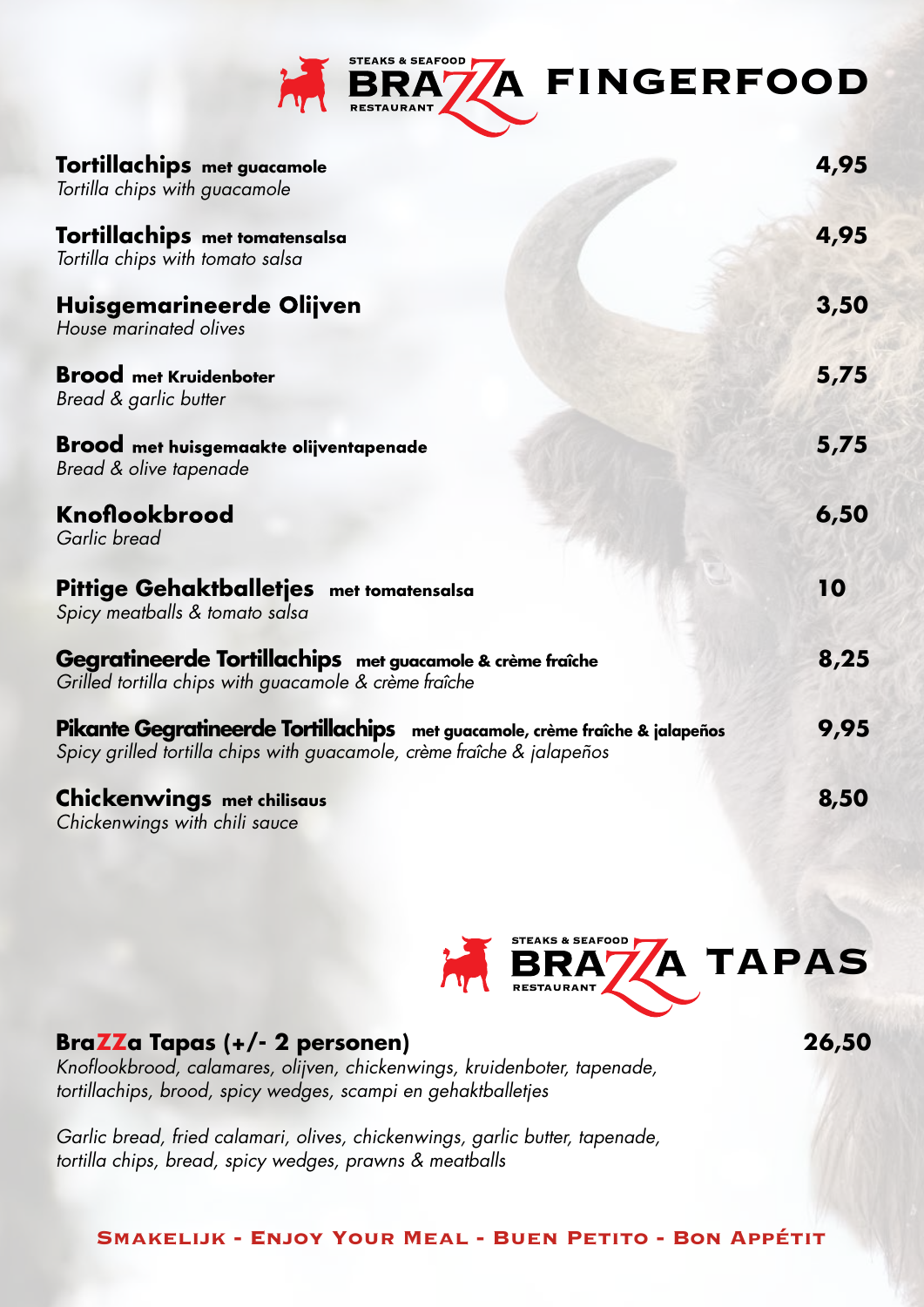

| Carpaccio van ossenhaas met truffelmayonaise<br>Carpaccio beef & truffle mayonnaise                  | 12,95           |
|------------------------------------------------------------------------------------------------------|-----------------|
| Coquilles van de Grill met knoflookpasta<br>Grilled Coquilles St. Jacques & Tagliatelle Aglio e Oilo | 14,75           |
| <b>Steak Tartaar</b><br>Steak tartare                                                                | 13,50           |
| <b>Calamares Fritti</b> met knoflooksaus<br>Fried calamari & garlic sauce                            | 10,50           |
| Authentieke Argentijnse Empanadas (pasteitjes)<br>Authentic Argentine pastries                       | 10,50           |
| Scampi's Look uit de oven<br>Prawns in garlic                                                        | 12,75           |
| Tonijntartaar met limoen creme<br>Tuna tartare with lime cream                                       | 13,75           |
| STEAKS & SEAFOOD                                                                                     | RA7A SOUPS      |
| <b>Tomatensoep</b><br>Tomato soup                                                                    | 6,50            |
| Soep van het moment<br>Soup of the day                                                               | dagprijs        |
| <b>Franse Uiensoep</b><br>French union soup                                                          | 9,75            |
| STEAKS & SEAFOOD                                                                                     | <b>A SALADS</b> |
| Salade Scampi<br>Salad with prawns                                                                   | 17,75           |
| <b>Salade Ossenhaas</b><br>Salad with tenderloin                                                     | 18,50           |
| Salade Bra ZZa met steak & gamba<br>Salad with steak & giant prawn                                   | 21,50           |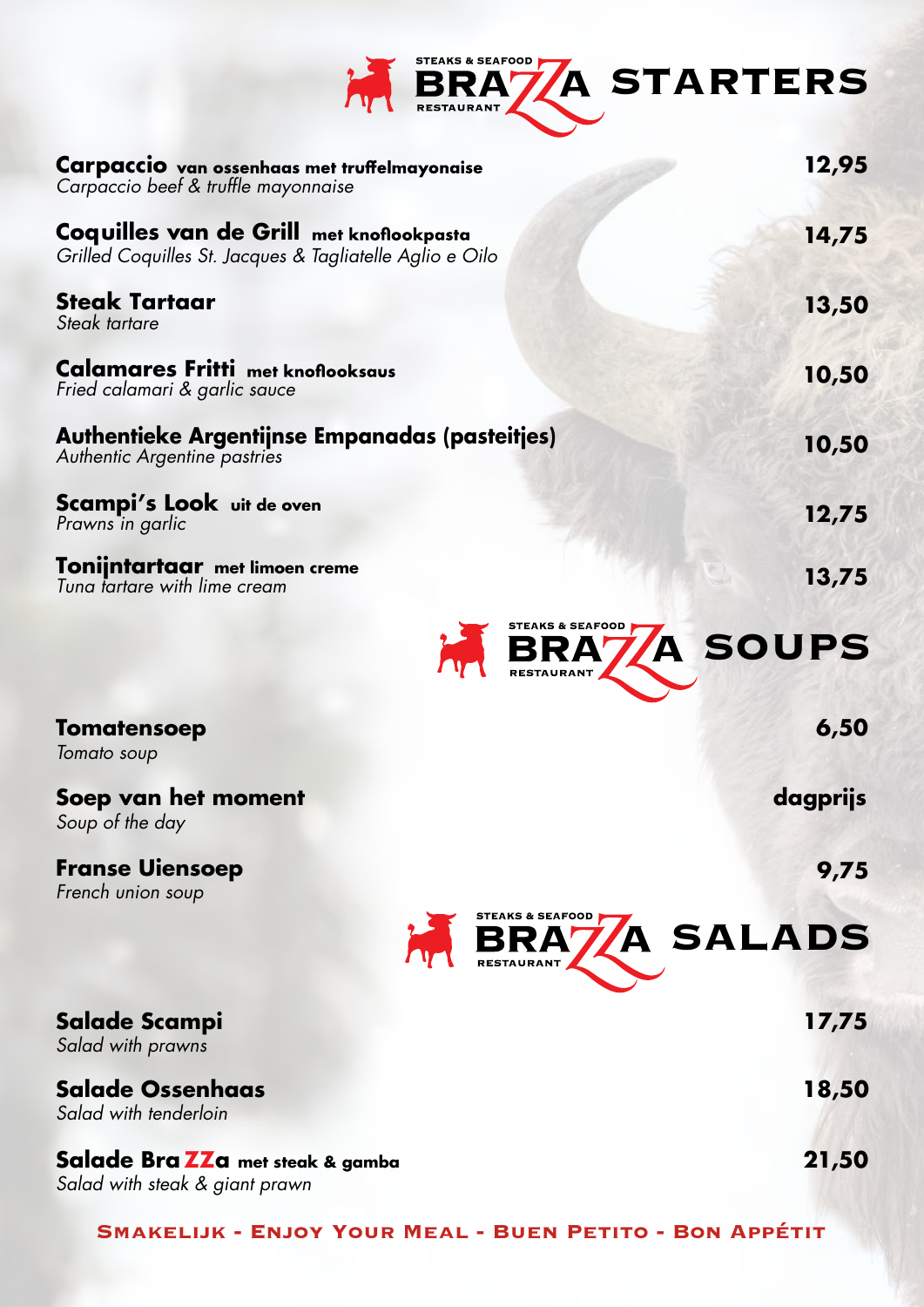

Onze hoofdgerechten worden geserveerd met frites en bijpassend garnituur. Onze steaks worden standaard medium gegrild voor u.

# **Mixed Grill Bra ZZa** met knoflook- & cocktailsaus (+/- 550 gram)

*Spare ribs, varkensspiesje, lamskotelet, lamsworstje en een spiesje van vlees Spare ribs, pork skewer, lamb chop, lamb sausage & sirloin*

### BraZZa Brochette met knoflook- & cocktailsaus (+/- 350 gram)

**33,50**

**33,50**

*Steak, entrecôte & ossenhaas aan een spies Rump, sirloin & fillet on a skewer*



# **Tapas BraZZa Tapas**

*Knoflookbrood, calamaris, olijven, chickenwings, kruidenboter, tapenade, tortillachips, brood, wedges, pittige gehaktballetjes en scampi's*

*Garlicbread, fried calamari, olives, chickenwings, garlic butter, tapenade, Tortilla chips, bread, spicy wedges, prawns, and spicy meatballs*

# **Hoofdgerecht Mixed grill Maxima(al)**

*Spare ribs, lamskoteletten, steak, entrecote, varkensspiesje, inktvisringen, Maiskolf, spicy wedges, cocktail- en knoflooksaus*

*Spare ribs, lamb chops, rump, sirloin, pork skewer, fried calamari, Corn, spicy wedges, cocktail- and garlic sauce*



**Smakelijk - Enjoy Your Meal - Buen Petito - Bon Appétit**

**26,50**

**59,95**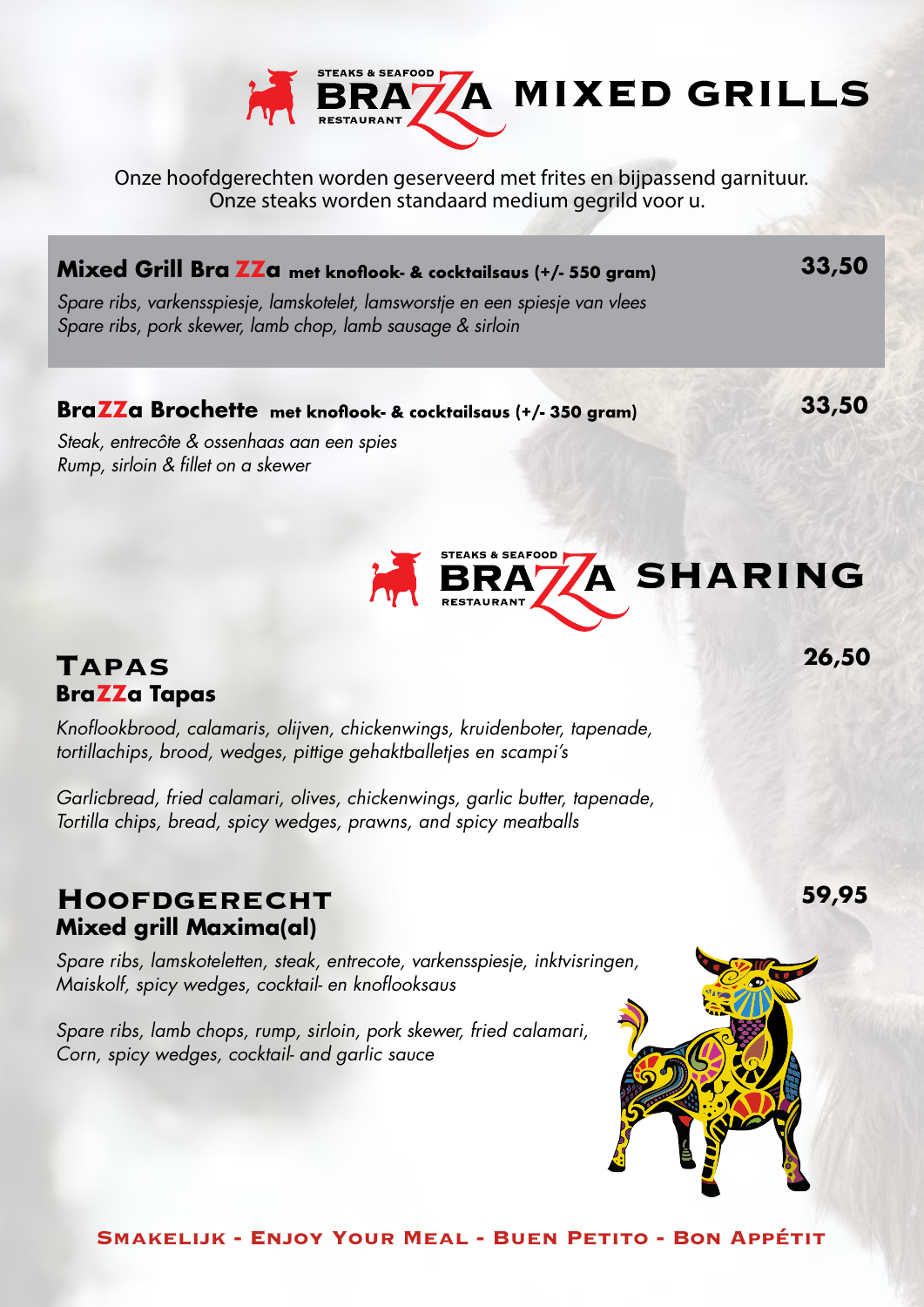

Onze hoofdgerechten worden geserveerd met frites en bijpassend garnituur. Onze steaks worden standaard medium gegrild voor u.

| <b>KIES HIER UW STEAK IN 4 STAPPEN:</b>                                                                                                                        |                                         |                                                                                                 |                                       |
|----------------------------------------------------------------------------------------------------------------------------------------------------------------|-----------------------------------------|-------------------------------------------------------------------------------------------------|---------------------------------------|
| 1. Kies het gewicht:                                                                                                                                           | 200 gram                                | <b>300 gram</b>                                                                                 | 400 gram                              |
| 2. Kies de steak:                                                                                                                                              |                                         |                                                                                                 |                                       |
| <b>Bife de Cuadril</b><br>Steak: smakelijk magere steak<br>Rump: a lean and flavourful steak                                                                   | 22,75                                   | 26,50                                                                                           | 30,25                                 |
| <b>Bife de Chorizo</b><br>Entrecôte: typische steak, gekenmerkt door de krokante vetrand                                                                       | 23,00                                   | 26,75<br>Sirloin: the quintessential Argentine 'bife', identified by its belt of tasy crackling | 30,50                                 |
| <b>Bife de Ancho</b><br>Rib-Eye: doorregen lendestuk met rijk middenstuk en malse rand<br>Rib-Eye: a marbled sirloin steak with a rich center and tender skirt |                                         | 28,75                                                                                           | 32,50                                 |
| <b>Bife de Lomo</b><br>Ossenhaas: de meest malse steak, een echte traktatie<br>Fillet: the tenderest cut of all, een true delicacy                             | 29,95                                   | 37,95                                                                                           | 44,95                                 |
| <b>Tomahawk steak voor 2 personen</b>                                                                                                                          |                                         |                                                                                                 | 79,95                                 |
| Tomahawk steak for 2 persons                                                                                                                                   |                                         |                                                                                                 |                                       |
| 3. Kies de saus:                                                                                                                                               |                                         |                                                                                                 |                                       |
| <b>Pepersaus</b><br>Pepper sauce                                                                                                                               | <b>Knoflooksaus</b><br>Garlic sauce     | <b>Kruidenboter</b><br><b>Garlic Butter</b>                                                     | <b>Bearnaise</b><br>Bearnaise         |
| Gorgonzola<br>Gorgonzola sauce                                                                                                                                 | <b>Champignonsaus</b><br>Mushroom sauce | <b>Chimmy Churrie</b><br>Chimmy Churrie                                                         | <b>Sialottenjus</b><br>Shallots gravy |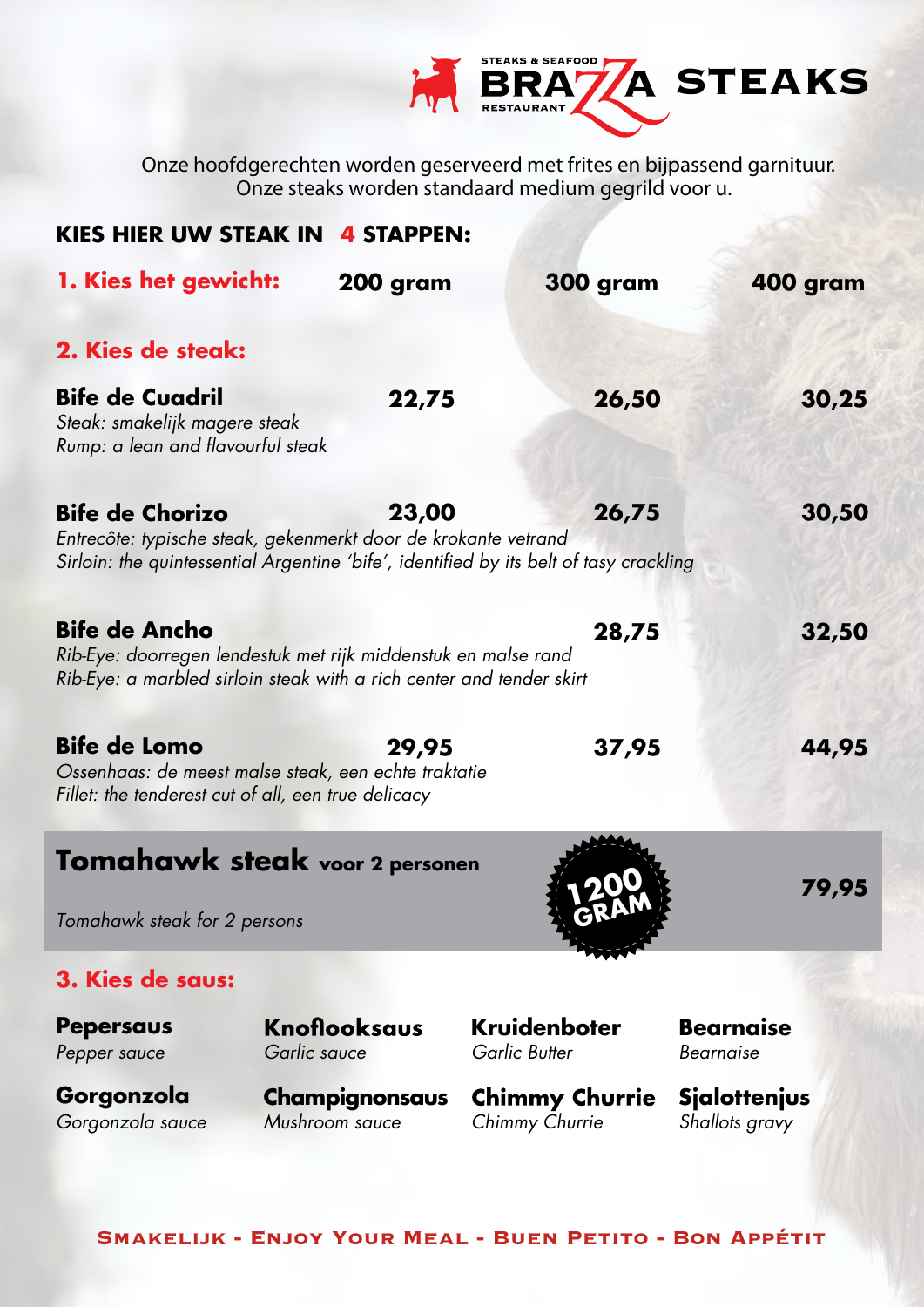

Onze hoofdgerechten worden geserveerd met frites en bijpassend garnituur.

# **4. Kies uw bijgerecht:**

| Gepofte Aardappel met crème fraîche<br>Baked patato & crème fraîche                                                                                                                         | 3,95 |
|---------------------------------------------------------------------------------------------------------------------------------------------------------------------------------------------|------|
| <b>Spicy Wedges</b><br>Spicy wedges                                                                                                                                                         | 3,95 |
| <b>Gegrilde Maiskolf met roomboter</b><br>Grilled corn & butter                                                                                                                             | 3,95 |
| <b>Gemengde warme Groenten</b><br>Mixed hot vegetables<br><b>Gebakken Champignons &amp; Uien</b><br>Fried mushrooms & unions<br><b>Extra portie Frites</b><br>Extra portion of french fries | 4,00 |
|                                                                                                                                                                                             | 4,95 |
|                                                                                                                                                                                             | 3,00 |
| Verse Spinazie met knoflook & pijnboompitten<br>Fresh spinach with garlic & pine nuts                                                                                                       | 4,95 |
| <b>Gemengde Salade</b><br>Mixed salad                                                                                                                                                       | 4,00 |
| <b>Witte Koolsalade</b><br>Cabbage salad                                                                                                                                                    | 3,00 |
| Knoflookpasta<br>$\mathbf{r}$                                                                                                                                                               | 4,00 |

Knoflookpasta *Tagiatelle Aglio e Oilo & fresh herbs*

**Extra Saus of Mayonaise** *Extra Sauce or Mayonnaise*



**1,75**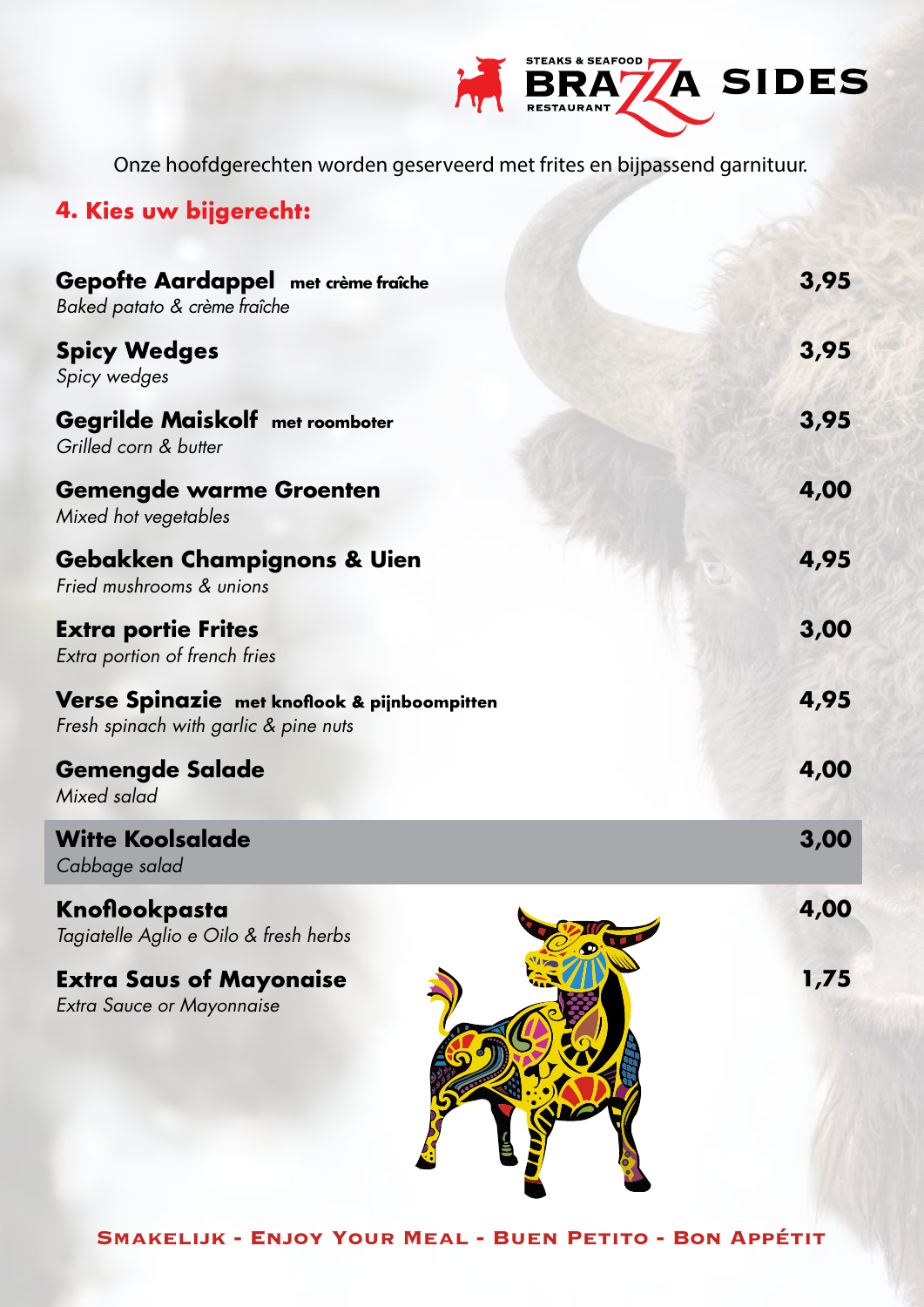

Onze hoofdgerechten worden geserveerd met frites en bijpassend garnituur. Onze steaks worden standaard medium gegrild voor u.

| <b>Tonijnsteak</b> met saus naar keuze<br>Tuna steak with sauce of your choice   | 25,50 |
|----------------------------------------------------------------------------------|-------|
| <b>Zalmfilet</b> met saus naar keuze<br>Salmonfillet with sauce of your choice   | 22,75 |
| 4 Reuzen Gamba's met saus naar keuze<br>4 Giant prawns with sauce of your choice | 28,50 |



Onze hoofdgerechten worden geserveerd met frites en bijpassend garnituur. Onze steaks worden standaard medium gegrild voor u.

| Lamskoteletjes van de Grill<br>Lamb chops from the grill                                               | 26,75 |
|--------------------------------------------------------------------------------------------------------|-------|
| Spare Ribs met knoflook- & cocktailsaus<br>Spare ribs with garlic sauce & cocktail sauce               | 22,00 |
| Saté van Varkenshaas met pindasaus<br>Pork satay & peanut sauce                                        | 19,75 |
| Argentijnse Kipschnitzel met champignonsaus<br>Pork satay & peanut sauce                               | 19,50 |
| Criolla<br>De authentieke Argentijnse runderstoofschotel<br>The authentic Argetine beefstew            | 18,25 |
| Surf & Turf Tournedos en twee reuze gamba's, bearnaise- en kreeftensaus<br>Fillet and two giant prawns | 34,95 |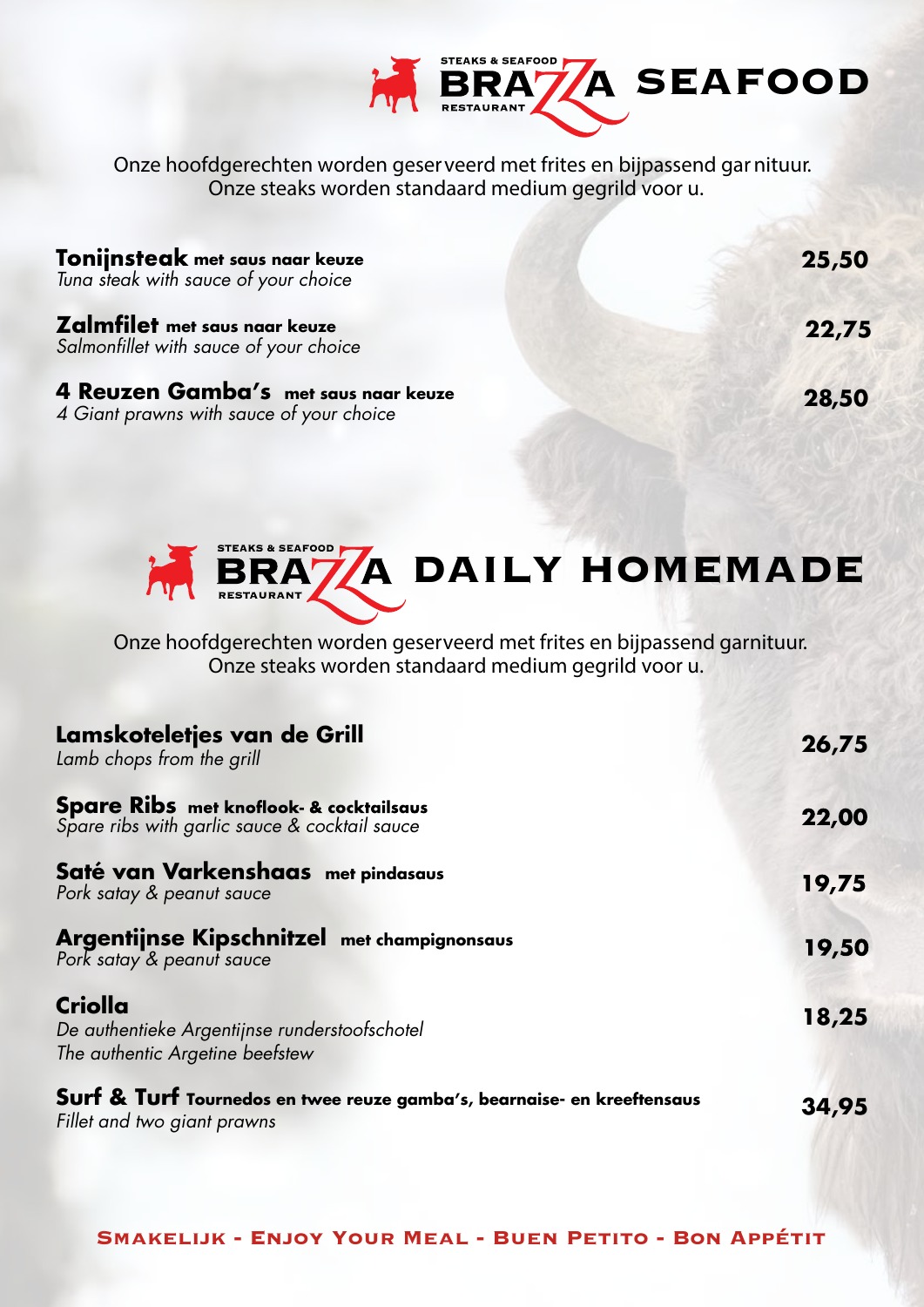| <b>STEAKS &amp; SEAFOOD</b><br>BRA7/A PASTA<br><b>RESTAURANT</b> |
|------------------------------------------------------------------|
|------------------------------------------------------------------|

| <b>Lasagne Bolognese</b>                                                                                                                                                                                         |       |
|------------------------------------------------------------------------------------------------------------------------------------------------------------------------------------------------------------------|-------|
| Pasta Zalmfilet met spinazieroomsaus<br>Pasta with salmon & spinachsauce                                                                                                                                         | 20,50 |
| <b>Pasta Ossenhaas</b> met truffelbotersaus<br>Pasta with tenderloin & truffle butter sauce                                                                                                                      | 21,50 |
| Pasta Scampi met gebakken Groenten & knoflookolie<br>Pasta with prawns, vegetables & garlic oil                                                                                                                  | 18,75 |
| Ravioli Bra ZZa met een STEAK on top!<br>Ravioli gevuld met tomaat/mozzarella in een spinazieroomsaus met een steak on top<br>Ravioli filled with tomato/mozzarella in a spinach cream sauce with a steak on top | 24,50 |



| <b>Groente Bouillon starter</b><br>Vegetable soup                                                            | 6,50  |
|--------------------------------------------------------------------------------------------------------------|-------|
| <b>Griekse Salade</b> met feta & olijven<br>Greek salad with feta & olives                                   | 13,50 |
| Tagiatelle Arrabiata met gebakken groenten in tomatensaus<br>Vegetarian pasta with vegetables & tomato sauce | 15,95 |
| Argentijnse Groente Pasteitjes gevuld met mais & spinazie<br>Argentina pastries filled with corn & spinach   | 17,50 |
| Ravioli Caprese tomaat/mozzarella & spinazieroomsaus<br>Tomato/mozzarella & spinach creamsauce               | 17,25 |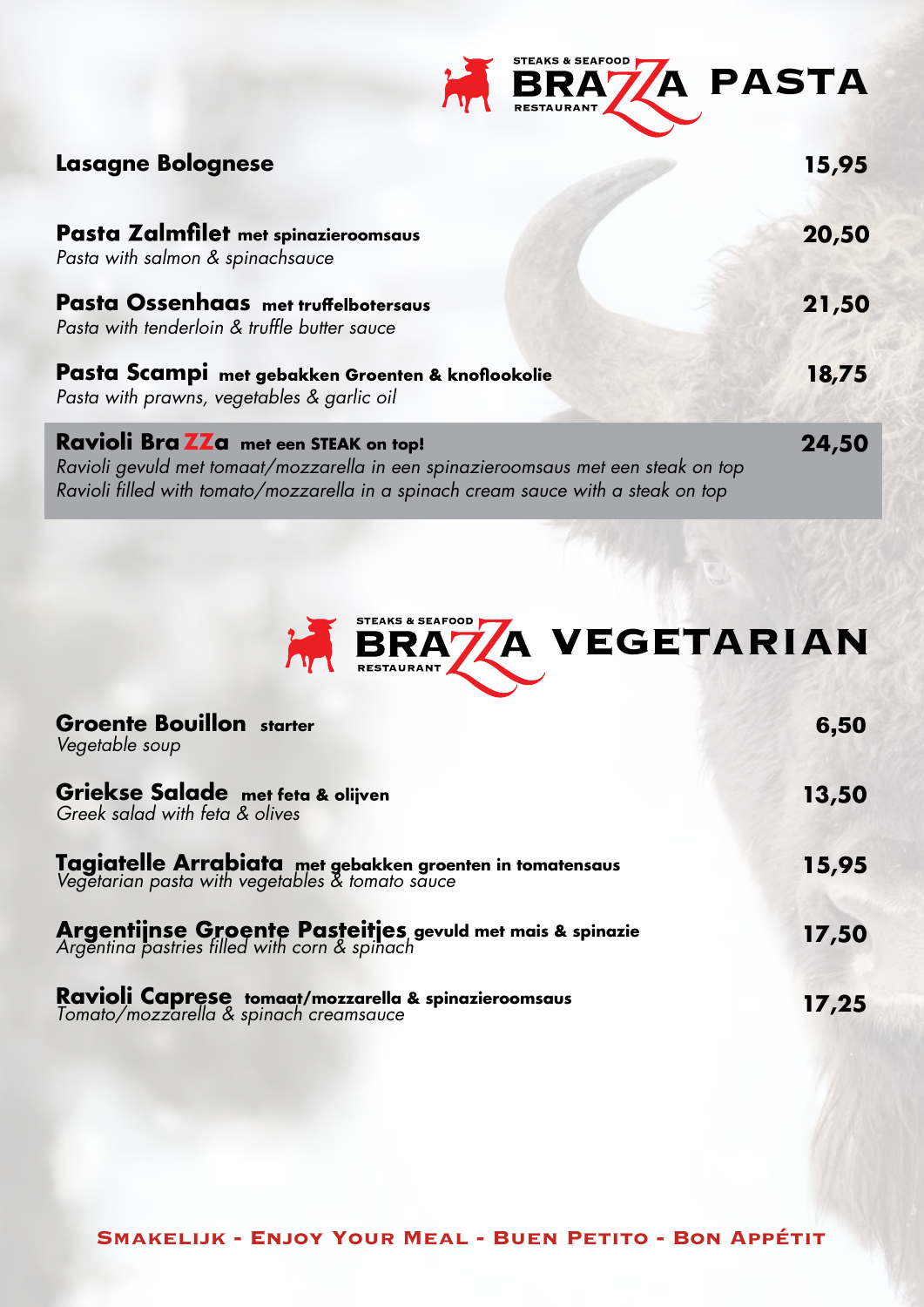# **menu voor 2 personen**



### **BraZZa Tapas**

*Knoflookbrood, calamares, olijven, chickenwings, kruidenboter, tapenade, tortillachips, brood, spicy wedges, scampi en gehaktballetjes*

*Garlic bread, fried calamari, olives, chickenwings, garlic butter, tapenade, tortilla chips, bread, spicy wedges, prawns & meatballs*



# **Surf & Turf Special**

*Ossenhaas (300 gram) & 2 reuzengamba's met bearnaise- & knoflooksaus*

*Fillet (300 grams) & 2 giant prawns with bearnaise- & garlic sauce*

**39,95** p.p.

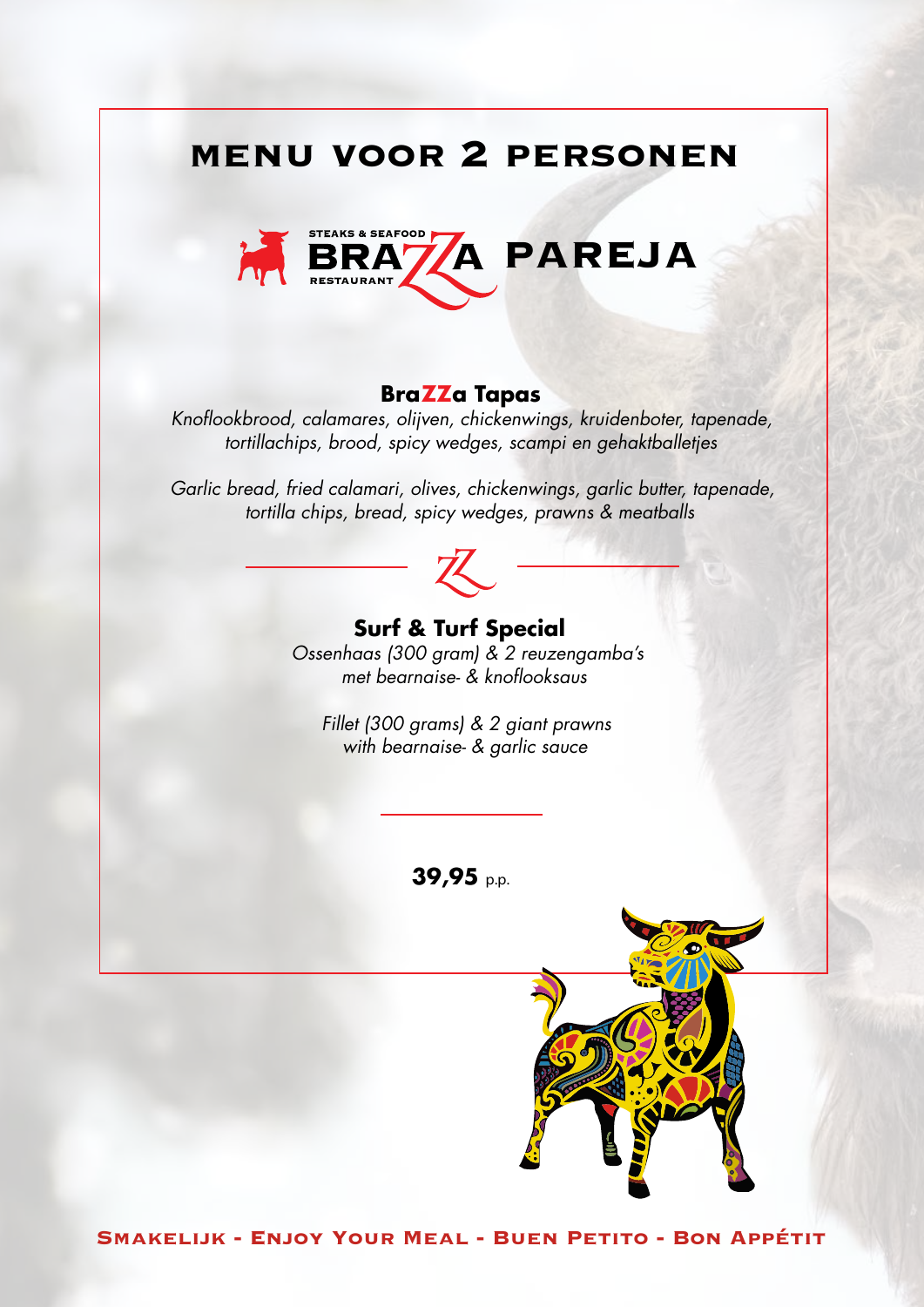

# **Coquilles van de Grill**

*met knoflookpasta, slaboompje & bearnaise*

**of**

### **Carpaccio van Ossenhaas** *met truffelmayonaise, pijnboompitten & parmezaan.*



# **Entrecôte**<br>saus naar keuze

**of**

# **Op de huid gegrilde Zalmfilet**

met cocktailsaus



**Tiramisu**

# **of**

**Crème Brûlée**

**39,50**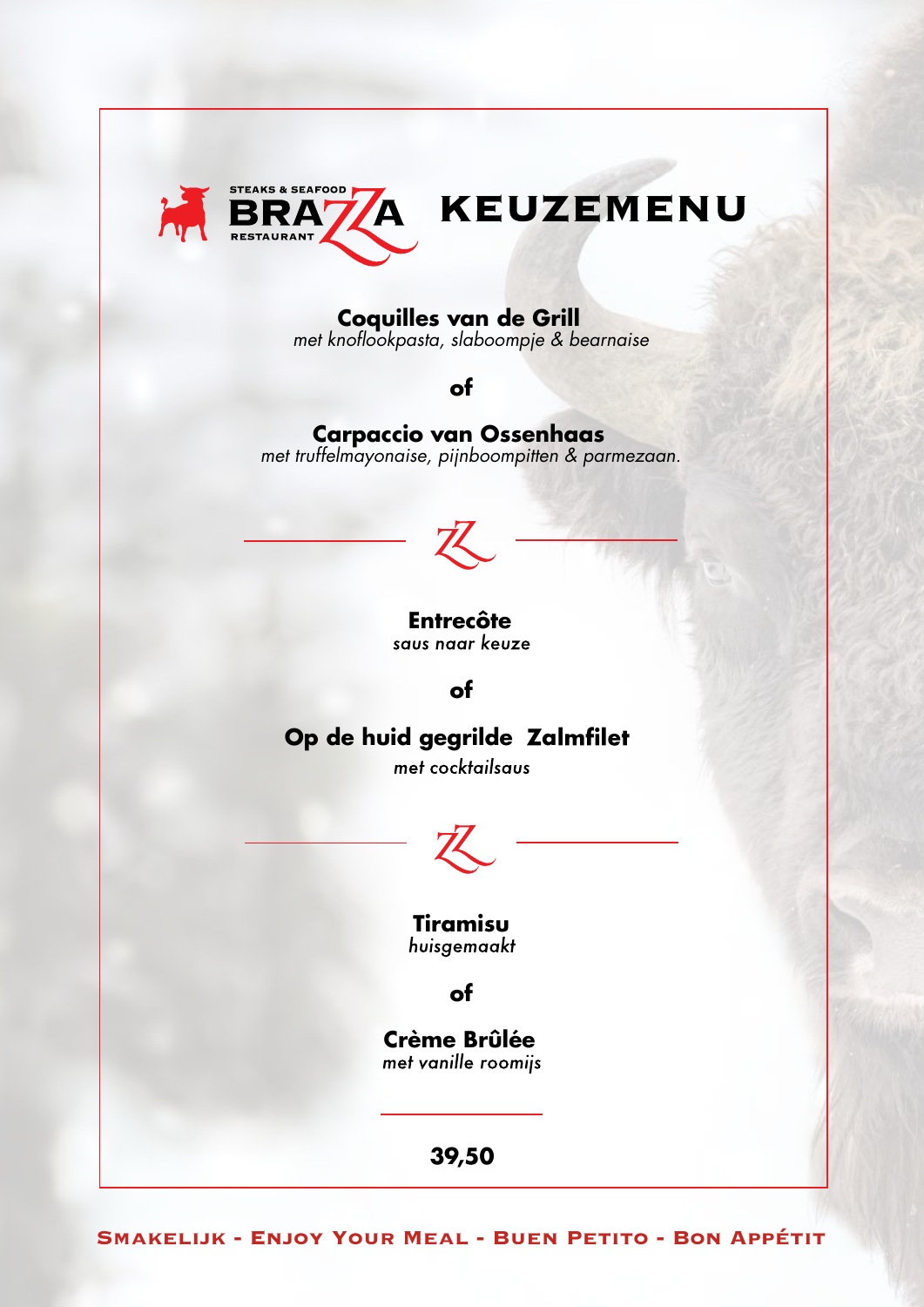

**WARME DRANKEN** 

| Koffie / Thee                      | 2,60 |
|------------------------------------|------|
| <b>Koffie Verkeerd</b>             | 3,20 |
| Cappuccino                         | 2,90 |
| <b>Latte Macchiato</b>             | 3,20 |
| <b>Espresso</b>                    | 2,50 |
| <b>Dubbele Espresso</b>            | 3,70 |
| <b>Warme Chocomel</b>              | 3,20 |
| <b>Warme Chocomel met slagroom</b> | 3,70 |

# **FRISDRANKEN**

| Pepsi Cola / Pepsi Light          | 2,75 |
|-----------------------------------|------|
| <b>Sourcy Rood / Sourcy Blauw</b> | 2,75 |
| $7 - up$                          | 2,75 |
| Tonic                             | 2,75 |
| <b>Bitter Lemon</b>               | 2,75 |
| Cassis                            | 2,75 |
| <b>Rivella Light</b>              | 2,75 |
| <b>Sisi</b>                       | 2,75 |
| <b>Lipton Ice Tea</b>             | 2,90 |
| Lipton Ice Tea Green              | 2,90 |
| <b>Appelsap</b>                   | 2,75 |
| <b>Jus d'Orange</b>               | 2,75 |
| <b>Nutricia Chocomel</b>          | 2,75 |
| <b>Fristi</b>                     | 2,75 |

# **BIEREN**

| <b>Brand Pilsener</b>              | 3,25 |
|------------------------------------|------|
| <b>Brand Oud Bruin</b>             | 3,25 |
| <b>Brand Weizen</b>                | 4,25 |
| <b>Mort Subite Kriek (seizoen)</b> | 4,00 |
| <b>Liefmans</b>                    | 4,00 |
| <b>Tripel Karmeliet</b>            | 4,95 |
| <b>Affligem Dubbel</b>             | 4,00 |
| <b>Affligem Blond</b>              | 4,00 |
| <b>Affligem Trippel</b>            | 4,00 |
| <b>Erdinger</b>                    | 4,25 |
| <b>Duvel</b>                       | 4,50 |
| Sol                                | 4,00 |
| <b>Brand Seizoenbier</b>           | 4,50 |
| La Chouffe                         | 4,25 |



#### **Jameson 5,50 Ballantine's 5,50 Jim Bean 5,50 5,50** Glenfiddich **6,95 Chivas Regal 7,25 Glenlevit 7,75 Jack Daniels 5,75**

| <b>A HUISWIJNEN</b>     | Glas | Karaf | <b>Fles</b> |
|-------------------------|------|-------|-------------|
| <b>Rode Wijn</b>        |      |       |             |
| Cabernet-Sauvignon      | 4,75 | 16,75 | 23,50       |
| Merlot                  | 4,75 | 16,75 | 23,50       |
| <b>Droge Witte Wijn</b> |      |       |             |
| Chardonnay Unoaked      | 4,75 | 16,75 | 23,50       |
| Sauvignon Blanc         | 4,75 | 16,75 | 23,50       |
| Pinot Grigio            | 5    | 17    | 23,75       |
| <b>Rosé Wijn</b>        |      |       |             |
| Larocche                | 5    | 17    | 23,75       |
| Cabernet-Merlot         | 4,75 | 16,75 | 23,50       |
| <b>Zoete Witte Wijn</b> |      |       |             |
| Winzerkrone             | 4,75 | 16,75 | 23,50       |

# **APERITIEF**

| Port rood / wit        | 4,00 |
|------------------------|------|
| Martini Rosso / Bianco | 4,00 |
| Sherry dry / medium    | 4,00 |
| <b>Aperol Spritz</b>   | 6,25 |
| <b>Pernod</b>          | 4,25 |
| Campari                | 4,25 |
| Prosecco (Piccolo)     | 7,50 |
| <b>Huisaperitief</b>   | 5,50 |
|                        |      |

# **AN** DIGESTIEF

| Tia Maria                                | 5,00 |
|------------------------------------------|------|
| <b>Grand Marnier</b>                     | 5,00 |
| Likeur 43                                | 5,00 |
| <b>Bailey's</b>                          | 5,00 |
| Tequilla                                 | 5,00 |
| Sambuca                                  | 5,00 |
| Cointreau                                | 5,00 |
| Grappa                                   | 5,00 |
| Frangelico                               | 5,00 |
| <b>Amaretto</b>                          | 5,00 |
| <b>Remy Martin VSOP</b>                  | 5,75 |
| $\star \star \star$<br><b>Joseph Guy</b> | 5,75 |
| <b>Courvoisier VSOP</b>                  | 5,75 |

# **GEDISTILLEERD - MIXDRANK**

| <b>Els La Vera</b>   | 4    |
|----------------------|------|
| Jenever jong / oud   | 4    |
| <b>Vieux</b>         | 4    |
| <b>Berenburger</b>   | 4    |
| <b>Jägermeister</b>  | 4    |
| <b>Bacardi</b>       | 5,75 |
| Vodka                | 5,75 |
| Safari               | 5,75 |
| Passoa               | 5,75 |
| Malibu               | 5,75 |
| <b>Apfelkorn</b>     | 5,75 |
| <b>Bessenjenever</b> | 5,75 |